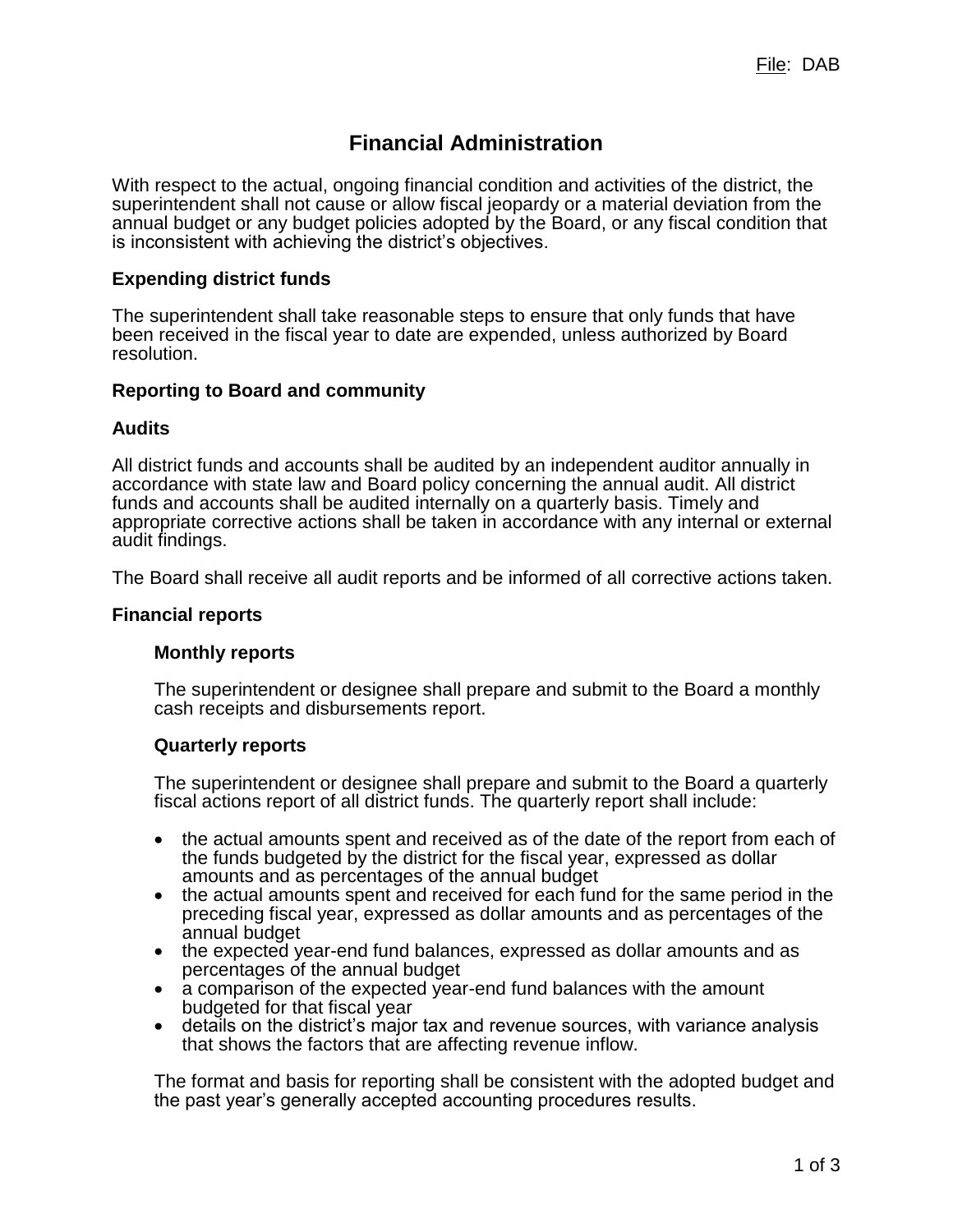# **Reconciliation report**

The superintendent or designee shall prepare for the Board an itemized reconciliation between the fiscal year-end fund balances based on the budgetary basis of accounting and the modified accrual basis of accounting. The reconciliation shall include, but is not limited to, the liability for accrued salaries and related benefits. The reconciliation shall be included with the final version of the amended budget and the annual audited financial statements.

The Board shall receive all financial reports in a timely manner and be informed of all corrective actions taken.

The superintendent or designee shall conduct quarterly financial reviews with the Board using reports described above.

The Board may request other financial reports as needed.

## **Oral notification**

The superintendent shall assure that immediate verbal notification be given to the Board regarding any potential financial problem or any matter that may affect the district's financial condition or ability to achieve its mission.

## **Available to public**

Financial and audit reports shall be made available to the public and shall be posted online as required and in accordance with the Public School Financial Transparency Act.

# **Legally-required reports**

Reports and filings required by state and federal law and agencies shall be accurately and timely filed.

# **Record keeping**

Complete and accurate financial records shall be kept for all district funds and accounts.

# **Operating losses or deficits**

The superintendent, as well as all fund directors, program directors, department heads and school principals, shall take all reasonable steps to identify funds, programs, departments or schools that may end the fiscal year with an operating loss or deficit. A corrective action plan shall be developed and implemented within 30 days of such identification.

The superintendent, as well as all fund directors, program directors, department heads and school principals, shall develop and implement processes whereby variations or deviations in cash flow, revenues or other important financial indicators can be identified and dealt with in a timely manner.